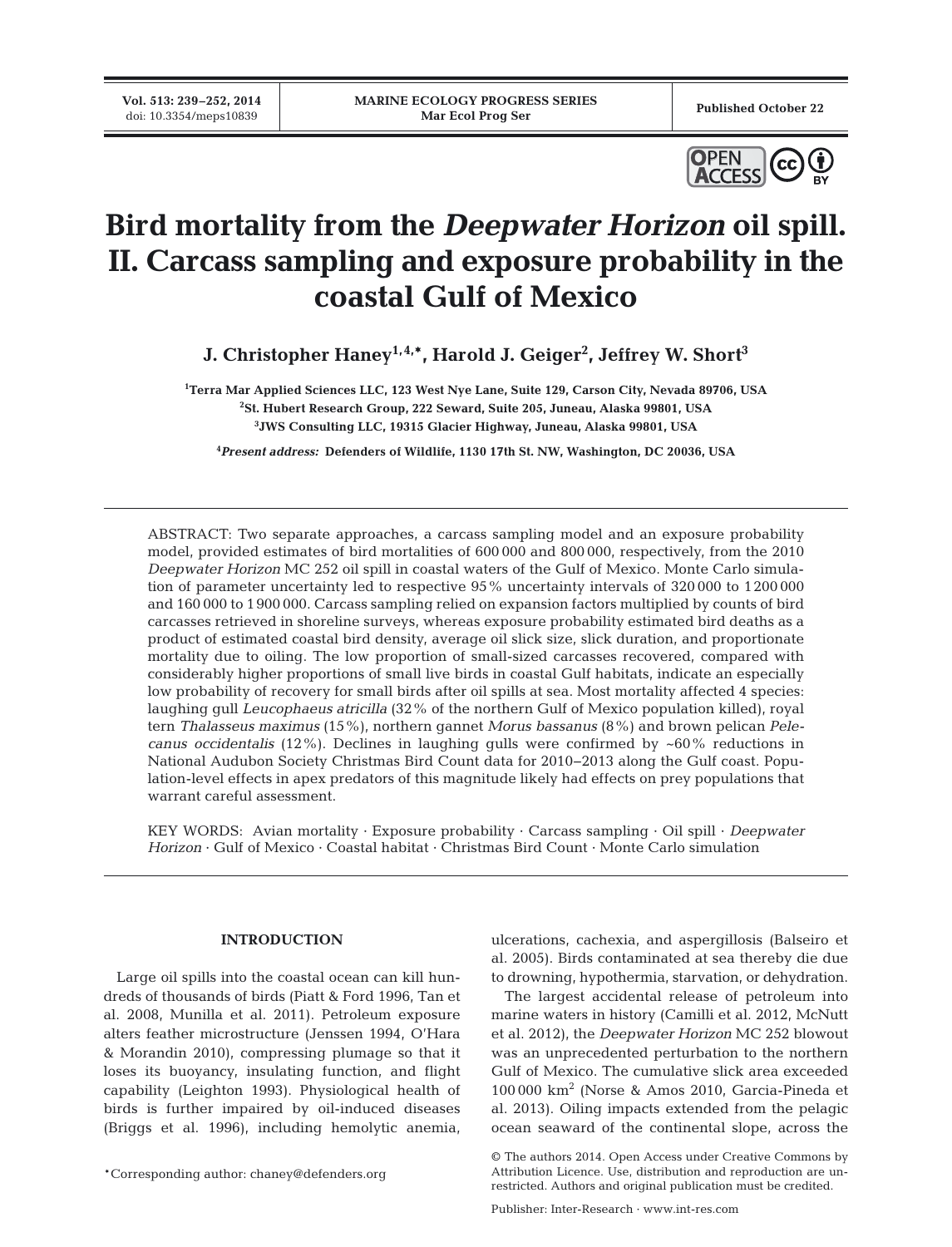continental shelf, and into remote brackish estuaries along the Gulf coastline (Peterson et al. 2012, Michel et al. 2013).

Avian mortality is one direct, immediate measure of ecological impact caused by a marine oil spill. Because it is impossible to observe each seabird death from acute oil exposure, total mortality is usually inferred from shoreline carcass surveys and probability-based expansion factors to account for birds that are killed but not collected (e.g. an Oiled Seabird Mortality Model; Wiese & Robertson 2004). These factors account for birds that die but disappear before arriving on shore (Wiese 2003, Munilla et al. 2011) and those on shore that go undetected by spill responders (Van Pelt & Piatt 1995, Byrd et al. 2009). Alternatively, seabird mortality can be estimated from the numbers of birds present and vulnerable to lethal exposure (Wilhelm et al. 2007, Haney et al. 2014, this volume).

Our objective here is to estimate coastal seabird mortality from acute oil exposure during the *Deepwater Horizon* spill. We compare mortality estimates derived from both a carcass sampling model and an exposure probability model. The carcass sampling model includes expansion factors for lost, missed, and unobservable bird carcasses. The exposure probability model is based on surveys of aerial seabird densities above coastal waters of the northern Gulf of Mexico, estimates of the size of the *Deepwater Horizon* oil slick, and an estimate of the proportion of oiled seabirds that subsequently died. The 2 approaches are based on largely independent data, providing an unusual opportunity to compare alternative models of estimating avian mortality after a large marine oil spill.

# **MATERIALS AND METHODS**

# **Study area and modeling domain**

Spatially, we limited the scope of investigation to coastal waters within 40 km offshore of the Gulf coast (see Fig. 1 in Haney et al. 2014), thus delineating an effective catchment area (sensu Wiese & Robertson 2004). We chose 40 km as the likely maximum distance from shore inhabited routinely by coastal seabirds.

The *Deepwater Horizon* discharged oil into the Gulf from the day when the casing was breached on 20 April 2010 until the well was capped on 15 July 2010. Oil first appeared within 40 km of the coast on 28 April 2010. We thus considered the acute mortality phase to last for 95 d, until 31 July 2010, to account for bird mortality from contact with lingering surface oil (Aeppli et al. 2012). Avian mortality clearly continued after the well was capped (based on wildlife collection reports) because the ratio of dead-to-live bird recoveries increased in late July 2010 (Belanger et al. 2010, Antonio et al. 2011).

#### **Bird carcass tallies by size category and location**

We obtained carcass counts retrieved in all habitats during the *Deepwater Horizon* incident and archived by spill response authorities (www.fws.gov/home/ dhoilspill/ collectionreports.html, table dated 12 May 2011; accessed 22 March 2013). Using a total of 2121 carcasses identified as known oiled, we organized these counts by species and body size. Live moribund oiled birds were not counted as carcasses because they could reach shorelines independent of winds and currents (e.g. Stienen et al. 2004).

To account for variation in detectability with body size during spill response (Seys et al. 2001, Ford & Zafonte 2009), each bird species and all individual birds were assigned to one of 3 size categories: large (≥500 g), medium (300−499 g), or small (10−299 g). We excluded 92 bird carcasses not considered as coastal on the basis of primary habitat used by each species, life history traits, and migratory habits. Species of estuarine categorization included rails, gallinules, certain waders, and species that occur in terrestrial vegetation types.

Species that feed in the neritic zone and associated shorelines, including shorebirds and other seasonal migrants that rely upon beach or wide mudflats during the time of year of the spill, were broadly designated as coastal for purposes of oil exposure. Birds listed in the recovery archives as 'other' (a total of 31) and 'unknown' (a total of 51) were categorized as coastal and medium sized. Other birds tallied unknown to species were assigned to the same size category and habitat as the most commonly re covered species in that taxon (see Table S1 in the Supplement at www.int-res.com/articles/suppl/m513 [p239\\_ supp. pdf\). D](http://www.int-res.com/articles/suppl/m513p239_supp.pdf)ead birds assigned to the coastal category but retrieved offshore (a total of 25 carcasses recovered before they reached shore; see www.fws.gov/home/ dhoilspill/ collectionreports. html), were also subtracted from the carcass tally. A total of 2004 bird carcasses constituted the observations that represented the recoveries of birds from the coastal habitat, comprising 128 small-, 1383 medium- and 493 large-bodied bird carcasses.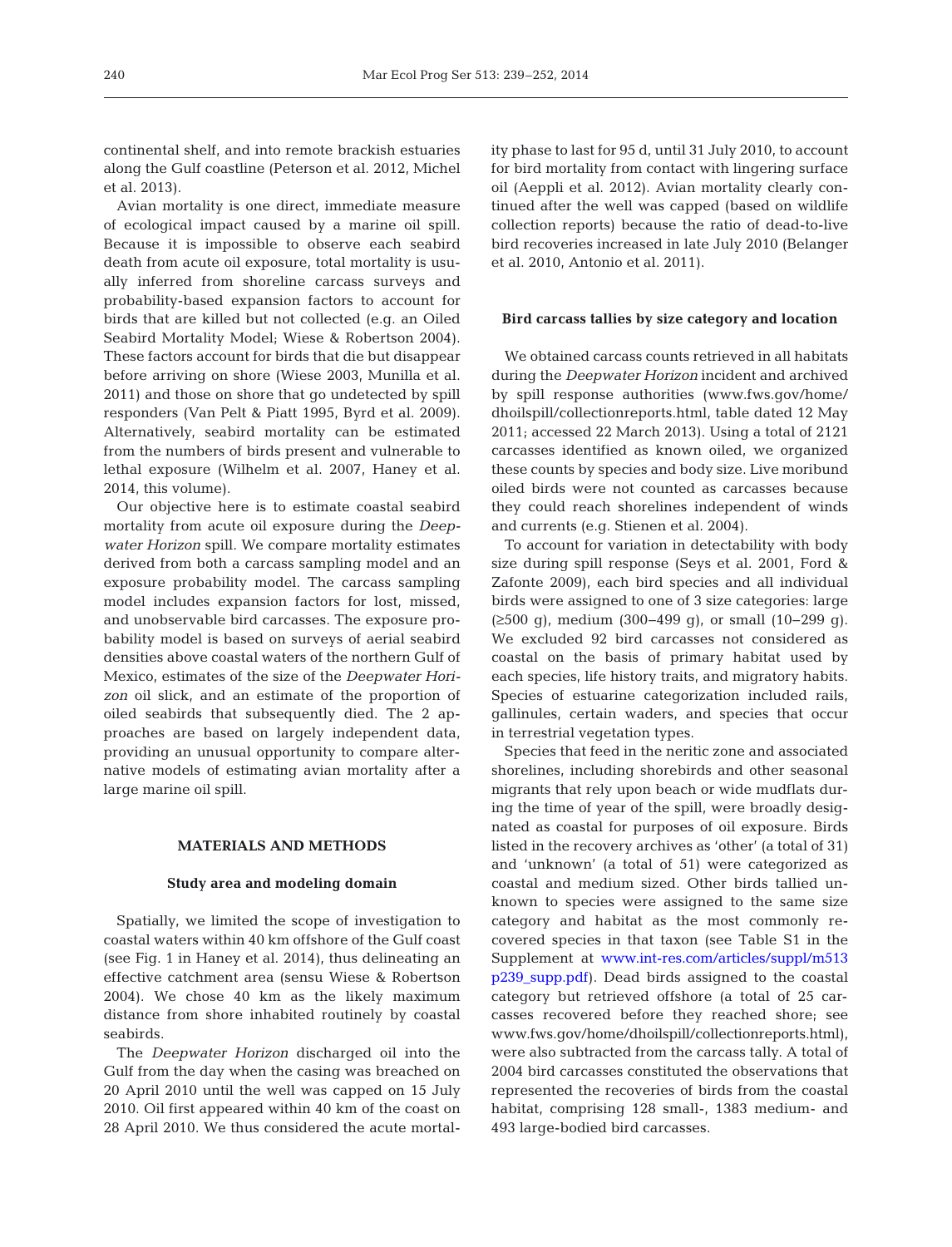## **Carcass sampling model**

From a sampling perspective, carcass counts can be thought of as the realization of repeated stochastic sampling steps, with each step reducing the number of carcasses ultimately available for recovery (e.g. Seys et al. 2001, Wiese & Robertson 2004). The unknown number of bird deaths in each body size category from the *Deepwater Horizon* spill was de noted as  $N_i$  and the number of carcasses counted as  $x_{i}$ , with the index *j* indicating body size category (1: large; 2: medium; 3: small). Within each body size category, a series of 5 stochastic steps reduced the car casses available to be recovered by some proportion.

We denote *r* as the probability that a carcass was transported and deposited on shore following a bird's death from oil, *l* the probability that a carcass persisted on shore until it could be found, *h* the proportion of habitat sampled for bird carcasses, *k* the proportion of the total carcass deposition period systematically sampled with a fixed interval between successive sampling events, and *d* the probability that a carcass would be detected by searchers. Parameters *r*, *l*, *h*, and *k* were assumed to be the same for all bird body size categories. Parameter *d* was assumed to vary by size category, with  $d_1$ ,  $d_2$ , and  $d_3$ the probabilities of detection that correspond to  $x_1$ ,  $x_2$ , and  $x_3$ . For convenience, we let  $p_j$  denote the combined probability that a bird from size category *j* that died as a result of oil spill exposure was eventually recovered. Also, we used the caret notation to indicate between an estimate (e.g,  $\hat{p}_i$ ) of a parameter and we leave off the caret to denote either the true value or else the parameter as a random variable (in the Bayesian sense, e.g. *pj*). Then, in a sampling context (Thompson 2002), the estimated number of total birds killed within size category *j* is

$$
\hat{N}_j = \frac{x_j}{\hat{r}\hat{l}\hat{h}\hat{k}\hat{d}_j} = \frac{x_j}{\hat{p}_j} \tag{1}
$$

The grand total number of birds estimated killed is the sum of each  $N_i$ .

# Parameter selection

Carcasses adrift will vary in their final destination as a consequence of daily changes in wind speed and direction. Shelf currents in the northern and eastern Gulf of Mexico are dominated by wind and freshwater driven flows (Barker 2011). Surface oil reached Gulf shorelines only during strong onshore winds (MacFadyen et al. 2011). We therefore estimated carcass drift from wind data, because neritic currents from the Mississippi and Atchafalaya River discharges are primarily alongshore to the west in response to Coriolis forcing.

The probability *r* that a carcass was transported to shore depends on its initial position offshore, the carcass drift velocity towards a shoreline, and the probability of remaining afloat en route. We assumed the initial carcass position was proportional to the product of the relative area densities of seabirds and surface oil as a function of distance from shoreline, averaged over the 95 d when seabird carcasses were presumed present within 40 km of the shoreline. We assumed that coastal seabird density declined from a maximum at the shoreline to some negligibly low value 40 km offshore, proportional to 1 − *z*/40, where *z* indicates the distance from shoreline in km. Daily oil slick size was calculated from shape files that were synthesized in the Experimental Marine Pollution Surveillance Daily Composite Products (www. ssd. noaa.gov/PS/MPS/deepwater.html; accessed 11 Au gust 2013). Spatial depictions of the *Deepwater Horizon* oil slick in these products were based primarily on satellite sensors augmented with oil spill trajectory models and other ancillary data (see 'Parameter selection for exposure probability model' in the Supplement). The initial location of seabird carcasses was then assumed to be proportional to the product of the risk of oiling and the assumed seabird density of 1 − *z*/40 (Table S2 in the Supplement).

We estimated shoreward carcass drift velocity from observations of wind velocities archived for Station BURL1, Southwest Pass, Louisiana, a C-MAN Station maintained by the National Data Buoy Center. We assumed a 2% coupling of wind and seabird carcass drift speeds (Seys et al. 2001, Castege et al. 2007), and a Coriolis deflection for seabird carcass drift of 18° to the east (Poulain et al. 2009). Shorelines where seabird carcasses were deposited were assumed to face either southward (80%) or eastward (20%). Seabird carcass drift speeds were computed as the respective northward and westward components of the drift velocity vector, and the average values of these velocities  $v_N$  and  $v_W$  were determined. The overall average drift velocity,  $\overline{v}$ , of 4.1 km d<sup>-1</sup> was computed as  $\bar{v} = 0.8 \bar{v}_{N} + 0.2 \bar{v}_{W}$  (Table S3 in the Supplement).

We assumed carcasses lost buoyancy from decomposition at an instantaneous rate of 1.00  $d^{-1}$  (see 'Computation of transport probability to shorelines' in the Supplement), based on results reported by Ford et al. (1991) and Wiese (2003) after accounting for temperature differences and for likely effects of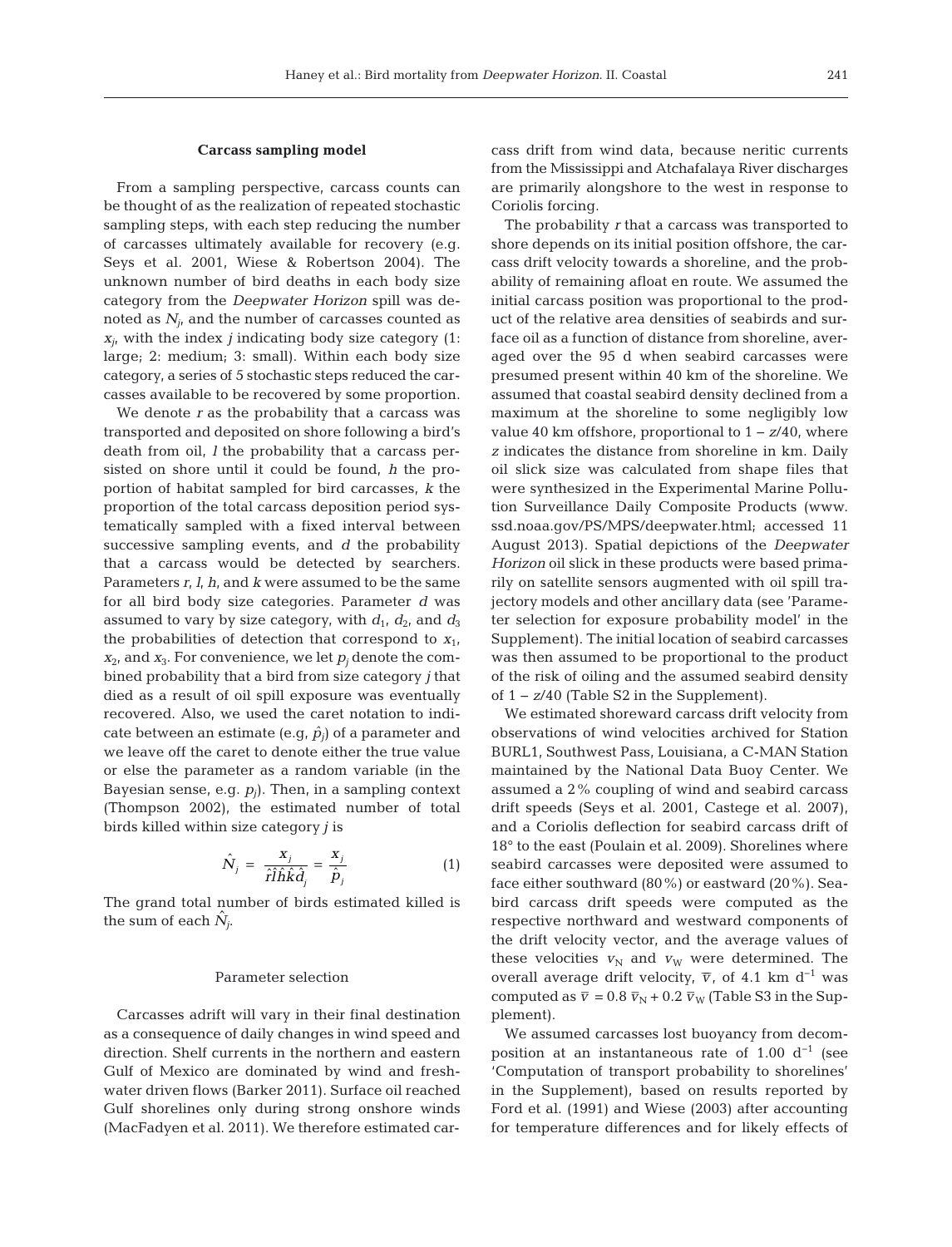scavengers that increase carcass decomposition rates. The probability that a carcass would remain afloat after a time *t* at sea was computed as exp[−(1.00 *t*)], where  $t = z/4.1$  km d<sup>-1</sup>. The probability *r* that a carcass was transported to shore was computed as a numerical approximation of the integral of the product of this exponential function and the distribution of initial carcass positions at sea as described above (Table S4 in the Supplement).

Based on these assumptions regarding carcass losses at sea, <1% of the carcasses would remain available for shoreline deposition after 4 d. Integrating these time-dependent losses with the initial distribution of carcasses led to an estimated average proportion of carcasses reaching a shoreline of approximately  $\hat{r}$  = 0.057 (Table S4). Most of this transport probability arises from carcasses within 15 km of the shore, beyond which the average transport time of ~4 d or more leads to nearly complete removal of carcasses from the sea surface. The parameter *r* was assigned a beta probability distribution with the mean centered at 0.057 to model uncertainty in this parameter.

To estimate the probability of carcass persistence on a beach prior to search and recovery, *l*, we assumed that a carcass survey was conducted every 3 d, as was originally planned (USDOI 2011). We took the daily probability of carcass persistence to be 0.50 to account for removals by scavengers or burial by wind- or wave-driven sediment transport, a reasonable approximation based on other studies (Page et al. 1990, Seys et al. 2001). We assumed that the probability of a carcass persisting *n* days was 0.50*<sup>n</sup>*  $(n \leq 3)$ . Probability of carcass persistence, *l*, within this deposition interval was thus the average of 1/2, 1/4 and 1/8, or 0.292. We assigned this variable a beta distribution with a mean centered at 0.292 to model uncertainty.

We assumed that all Gulf shorelines exposed to neritic waters of the Gulf of Mexico and suitable for carcass deposition were searched, so  $h = 1.00$ . We also assumed that 90% of the shoreline surveys for carcasses were separated by intervals of 3 d so *k* = 0.90. We assigned this variable a beta distribution with the mean centered at 0.90 to model uncertainty.

Estimates of searcher efficiency *(dj*) were based on Ford et al. (2013). We used a value of 0.424 (=  $\hat{d}_1$ ) as the estimate of searcher efficiency for large bird carcasses. Using the average of the 2 values for searcher efficiency reported in Table 2 from Ford et al. (2013) for small bird carcasses, we assumed  $d_3 = 0.078$ . Finally, we assumed the average of the values for small and large bird carcasses,  $d_2 = 0.251$ , as the searcher efficiency for medium-sized carcasses. These searcher efficiency parameters were also assigned beta distributions, with the means centered at the values listed above.

#### Parameter uncertainty

The beta probability distributions assigned to each unknown parameter represent our attempt to organize and display what we do and do not know about the parameter's location (Silver 2012), and to assess what would have happened had we used alternate assumptions about the parameter values. To explain how the variances of these distributions were derived, let *q* represent any of the carcass model parameters. Because these are beta distributions for parameters, the associated distribution for *q* has hyperparameters  $a_q$  and  $b_q$ . The mean of the beta distribution is given by  $a_q/(a_q + b_q)$  and the variance is also a function of  $a_q$  and  $b_q$  (Casella & Berger 2002). We linked all of the beta distributions together, for all of the parameters, through a single common hyperparameter, *u*, such that  $a_q = u\hat{q}$  and  $b_q = u(1 - \hat{q})$ , for  $\hat{q}$  representing the estimate of  $r$ ,  $l$ ,  $k$ , and each value of  $d_i$ . Without this step we would have had twelve individual hyperparameters to manipulate (2 hyperparameters for each beta distribution). Note that *u* can be factored out of both numerator and denominator of the mean, so the mean is independent of *u*. However, the variance is strongly affected by *u*: the larger the value of *u,* the smaller the variance of each parameter.

The value of hyperparameter *u* was chosen so that distributions of all 6 model parameters were as consistent as possible with uncertainty in parameters described in the literature and with estimates from this and other oil spills (Table 1). Rather than develop even more complexity to express the uncertainty in *u*, we simply set the value of *u* at 200 after acknowledging that the distribution of *N* is sensitive to this choice. We established the value of *u* at 200 by iterative fitting. That is, we varied *u*, examined the central 95% interval for each of the variables, and then readjusted *u* until all 6 probability intervals closely approximated the 95% interval for parameter values that we considered plausible for likely alternate parameter assumptions (Table 1). Later, we doubled and halved this value of *u* to assess the sensitivity of the analysis to our choice of *u* (and to the assumed variance of the beta distributions, which *u* controls).

After setting the value of *u* at 200, we evaluated the overall uncertainty in our estimates by making re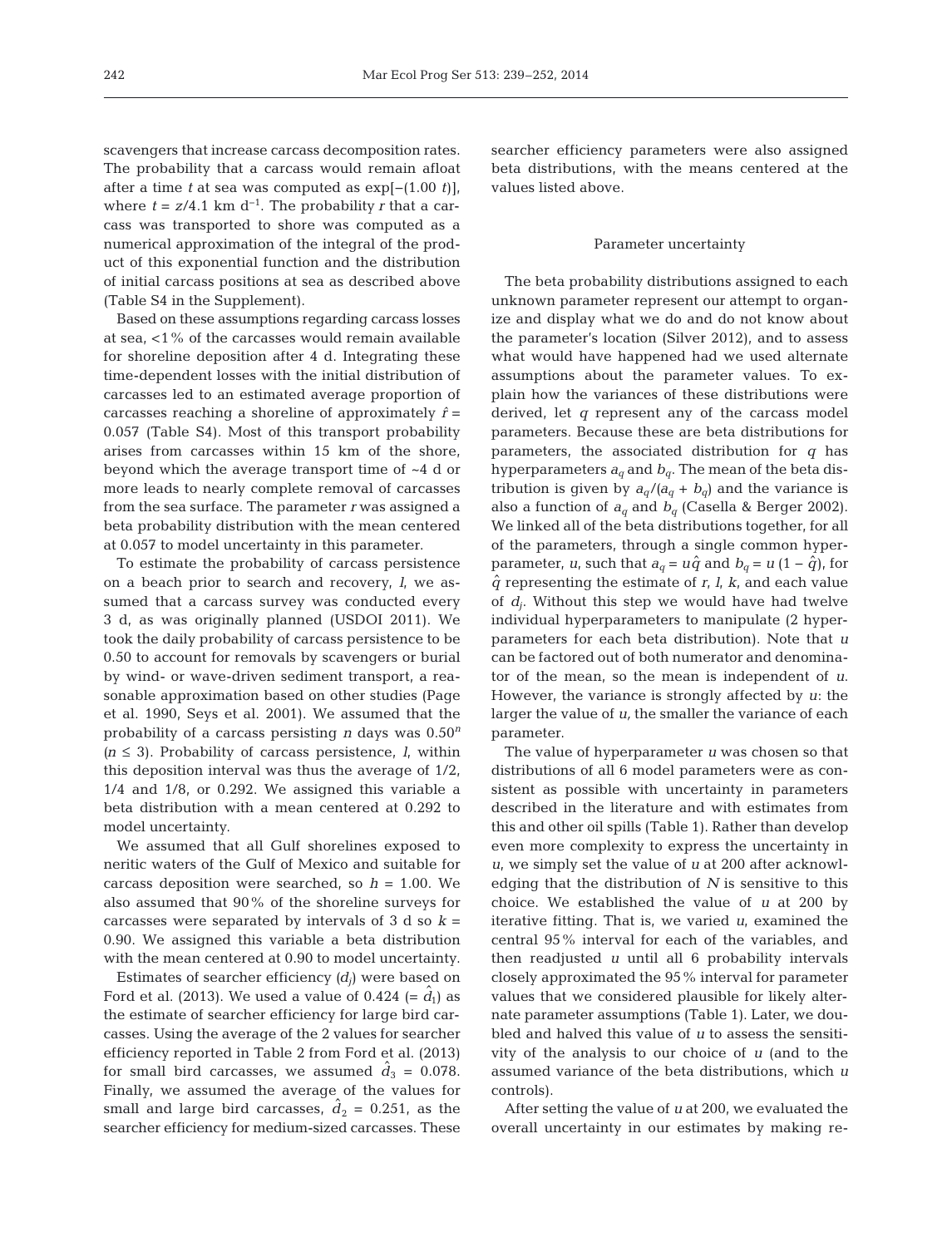peated random draws from the beta distributions of each carcass model parameter and then calculating  $N_i$ and summing over *j*. The Monte Carlo distribution for *N* was developed by taking 1 million random draws for each parameter  $(r, l, h, k, d_i)$ , then devel oping 1 million values of *N* by the repeated use of Eq. (1) and summation over *j*.

#### **Exposure probability model**

Bird deaths from a spill can also be estimated using bird density *(D)*, the proportionate mortality due to oiling *(M)*, and the spatial extent of the oil *(A)*. We assume that birds become contaminated with oil in direct proportion to the product of the spatial extent of oiling on the water and the density of seabirds within that spatial

extent. The number of affected birds in contact with the oil multiplied by the proportionate mortality (bird deaths/oil-exposed bird) should then approximate *N*, the number of bird deaths, so  $N = ADM$  (e.g. Wilhelm et al. 2007, Haney et al. 2014).

Estimating seabird mortality as the product of oil slick area, seabird density and proportionate mortality due to oiling presumes exposure population size equal to *AD* for an exposure period sufficient to result in proportionate mortality *M*. This simple relation for estimating mortality due to oil exposure must be modified to account for exposure of new populations of birds owing to oil slick movement and to replacement of birds killed by oil exposure through immigration to the slick area, especially given the ~3 mo persistence of the *Deepwater Horizon* oil slick.

To account for the total population of birds exposed to oil, we introduce an effective exposure renewalperiod parameter, *P*, after which the population of birds exposed to oil is effectively renewed. Denoting the duration of the oil spill as *T*, there are *T*/*P* such exposure renewal periods. If the area of the oil slick during the *i*<sup>th</sup> exposure renewal period is denoted as *Ai*, the number of birds killed during that period is  $N_i = A_i D_i M_i$ , where  $D_i$  and  $M_i$  are the bird density and proportionate mortality during that period. The total number of birds killed, *N*, is:

$$
N = \Sigma_1^{\mathcal{T}_p} A_i D_i M_i \tag{2}
$$

Table 1. Key features for the probability distributions used to simulate the number of coastal bird deaths caused by the *Deepwater Horizon* oil spill. The following parameters constitute the random variables for the carcass sampling model: *r*: probability of a bird carcass transported to shore following death; *l*: probability of the bird carcass persisting between survey periods; *k*: temporal fraction of the spill that was sampled; *dj*: probability of detection of a carcass ( $j = 1$ , 2 or 3 denoting large [≥500 g], medium [300–499 g] or small [10−299 g] carcasses, respectively). For the exposure probability model: *A*- : average oil slick size (km<sup>2</sup> ); *D*: bird density (birds km−2); *M*: proportionate mortality for birds

| Parameter                         | Assigned<br>distribution | Mean of<br>distribution | $2.5^{\text{th}} - 97.5^{\text{th}}$<br>quantiles | Median expan-<br>sion factor |  |  |  |  |  |  |  |
|-----------------------------------|--------------------------|-------------------------|---------------------------------------------------|------------------------------|--|--|--|--|--|--|--|
| Carcass sampling model            |                          |                         |                                                   |                              |  |  |  |  |  |  |  |
| $\boldsymbol{r}$                  | Beta                     | 0.057                   | $0.029 - 0.093$                                   | 18                           |  |  |  |  |  |  |  |
|                                   | Beta                     | 0.292                   | $0.231 - 0.356$                                   | 3.5                          |  |  |  |  |  |  |  |
| k                                 | Beta                     | 0.900                   | $0.855 - 0.938$                                   | 1.1                          |  |  |  |  |  |  |  |
| $d_1$                             | Beta                     | 0.424                   | $0.357 - 0.493$                                   | 2.4                          |  |  |  |  |  |  |  |
| $d_2$                             | Beta                     | 0.251                   | $0.194 - 0.313$                                   | $\overline{4}$               |  |  |  |  |  |  |  |
| $d_3$                             | <b>Beta</b>              | 0.078                   | $0.045 - 0.119$                                   | 13                           |  |  |  |  |  |  |  |
| <b>Exposure probability model</b> |                          |                         |                                                   |                              |  |  |  |  |  |  |  |
| Ā                                 | Gamma                    | 3600                    | 2520-4780                                         | NA.                          |  |  |  |  |  |  |  |
| D                                 | Poisson                  | 5.8                     | $2 - 11$                                          | NA.                          |  |  |  |  |  |  |  |
| М                                 | Beta                     | 0.4                     | $0.177 - 0.659$                                   | <b>NA</b>                    |  |  |  |  |  |  |  |

If  $D_i$  and  $M_i$  are assumed constant over the duration of the oil spill *T*, it can readily be shown that  $\Sigma_1^{\mathcal{V}_P} A$ reduces to  $\overline{A}(T/P)$ , where  $\overline{A}$  is the average oil slick area over the duration of the spill (Haney et al. 2014). Then the number of birds killed is simply:

$$
N = \bar{A} D M \left(\frac{T}{P}\right) \tag{3}
$$

## Parameter selection

We set value of the period *P* to 1 d based in part on information from satellite imagery for oil spill per sistence and recurrence in coastal waters (see the Supplement for more detailed justifications of para meter values). We estimated the average extent of the surface oil slick  $(\overline{A})$  as 3600 km<sup>2</sup> for coastal waters of the northern Gulf of Mexico spill zone based on methods described above for the carcass sampling model. To simulate the uncertainty in  $\overline{A}$ , this parameter was treated as a random variable (in the Bayesian sense), and assigned a gamma distribution with shape parameter of 36 and a scale parameter of 100 (i.e. mean and standard deviation approx. 3600 and 600 km<sup>2</sup> d<sup>-1</sup>, respectively). A gamma distribution was chosen because it has an inherent lower bound of zero but is otherwise similar to the normal distribution with the parameter values chosen. Two standard deviations constituted ca. 33% of the mean, which  $n$  reflects uncertainty associated with the overestima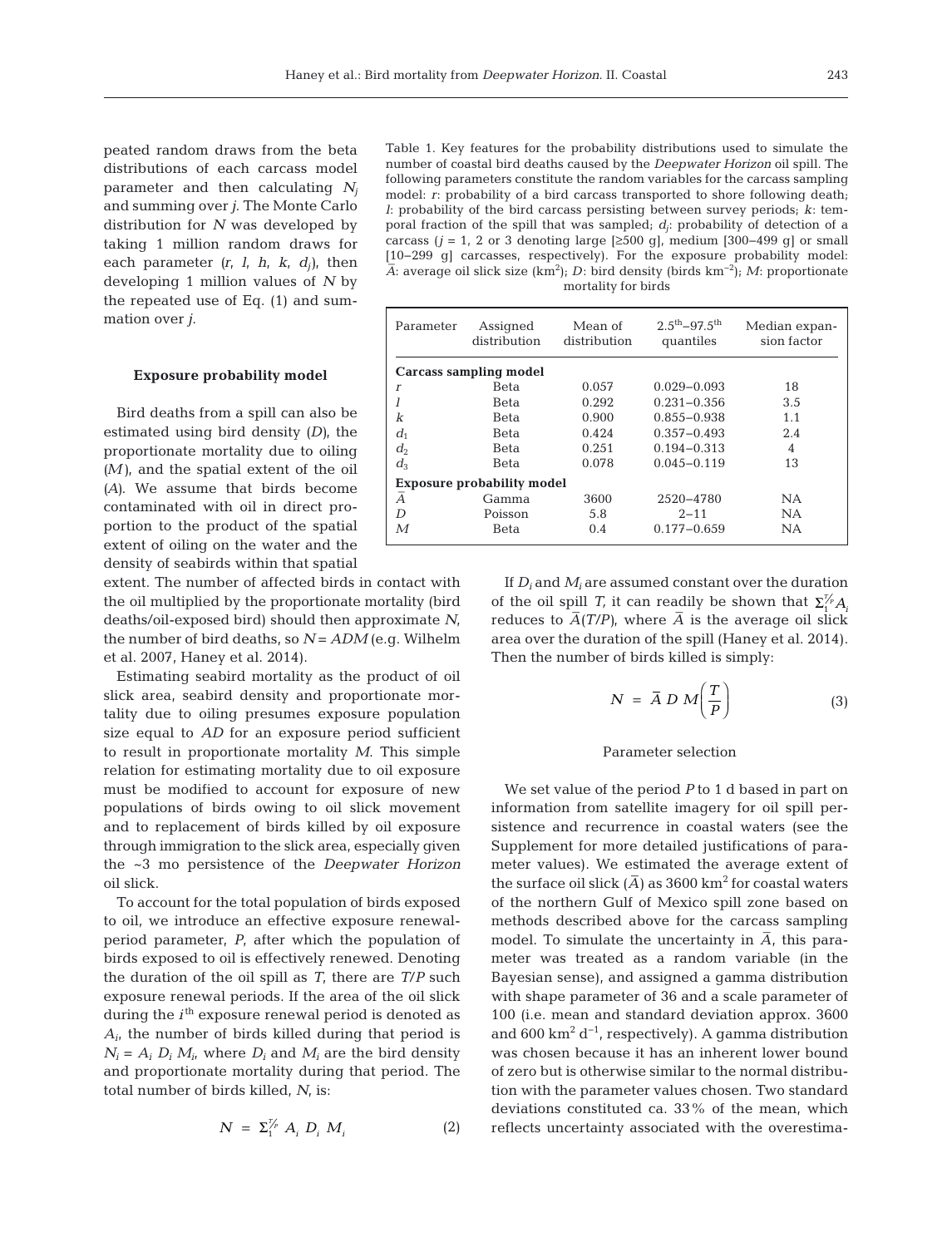tion from pixel distortion and analyst misclassification during satellite image as sessment for oil presence (e.g. Haney et al. 2014).

We assumed that the mean density of birds, *D*, was 5.8 birds km−2 based on McFarlane & Lester (2005), who gave a range of 3.6 to 9.4 birds km−2. We assumed the density of seabirds in the coastal Gulf of Mexico remained at approximately this level be cause of several movement processes available for repopulating the spill zone. Birds in this area had flight speeds that facilitated influx to any part of the spill zone in less than 24 h. Also, aerial foragers (species that use surface plunging, aerial dipping, aerial pursuit, skimming and hydroplaning; Nelson 1979) accounted for 96% of all species in the coastal seabird community in the Gulf, whereas more sedentary divers and other primarily surface foragers (a group mutually exclusive from aerial foragers, and that included loons, sea ducks, and phalaropes) are a negligible fraction (Johnson 2011). Finally, new birds arrived continuously into the region during the incident period via ongoing seasonal migrations. Seabird abundance in the Gulf of Mexico increases 17% from spring to summer (Peake 1996), and certain taxa (e.g. storm-petrels, shearwaters, and some terns) become 4 to 5 times more abundant (Hess & Ribic 2000). This random variable *D* was assigned a Poisson distribution (see Clarke et al. 2003, Oppel et al. 2012) with mean and variance of  $5.8$  birds  $km<sup>2</sup>$  to reflect the observed range of seabird density in coastal waters (McFarlane & Lester 2005).

We selected a value of 0.40 (i.e. 40%) as an estimate of the proportionate mortality, *M*, in part based on the observed proportionate mortality in the oiled birds retrieved during the *Deepwater Horizon* (justification detailed in the Supplement). We also considered the proportionate mortality of aerial seabird species reported from other oil spills. Proportionate mortalities from 5% to near 90% from oil exposure are reported for marine birds, with rates of 22 to 89% (median 61%) listed for 13 aerially foraging seabird groups (Camphuysen & Heubeck 2001). This para meter was assigned a beta distribution with parameters  $a = 6$  and  $b = 9$  (mean of 0.40 and standard deviation of 0.12) so that most values in the distribution were below the median value of reported estimates noted above.

# Parameter uncertainty

As in the carcass sampling approach, we used a Bayesian notion of probability to organize and weight plausible assumptions about alternative parameter values and to reflect our knowledge of parameter location based on available literature and observations from the *Deepwater Horizon* spill. A Monte Carlo distribution for the unknown number of bird deaths estimated by the exposure probability model was then developed by taking 1 million replicates from the distribution of the parameters (Table 1), then generating 1 million values using Eq. (3).

# **RESULTS**

### **Estimates of total bird deaths**

The carcass sampling and exposure probability approaches produced similar estimates for the number of bird deaths. Dividing the number of recovered carcasses by the estimated expansion factors (Table 2) gave an estimated 600 000 bird deaths. Alternatively, assuming an average slick size of 3600 km<sup>2</sup> , a proportionate mortality of 0.40 bird deaths per exposed bird, and a bird density of 5.8 birds km−2, we estimated slightly over 8000 bird deaths d−1, on average. Expanding for all 95 d having an observed oil slick within 40 km of the coast, the number of bird deaths was estimated as approx. 800 000.

Notably, with the carcass sampling approach, expansion factors ranged from slightly under 200 to over 800 unobserved carcasses per each recovered carcass (Table 2), depending on size category. The largest expansion factor was for birds with small body sizes, the size category with the fewest number of carcasses found (6.4% of all recoveries). Numbers of bird deaths in the small body size category were ultimately estimated to be slightly over 15% of the total.

The Monte Carlo distribution of the number of bird deaths from carcass sampling had a mean of 630 000 and a median of 590 000, indicating the distribution was skewed slightly toward larger values (Fig. 1). Approx. 95% of the simulated probability covers the interval from 320 000 to 1 200 000 bird deaths (shortest interval), whereas 80% of the simulated probability covers the interval from 390 000 to 910 000. The probability that the number of bird deaths exceeded 400 000 is approx. 89%, and the probability that the number of bird deaths exceeded 500 000 is approx. 69%, based on the carcass sampling probability model.

The Monte Carlo distribution for the carcass sampling distribution of bird deaths was sensitive to the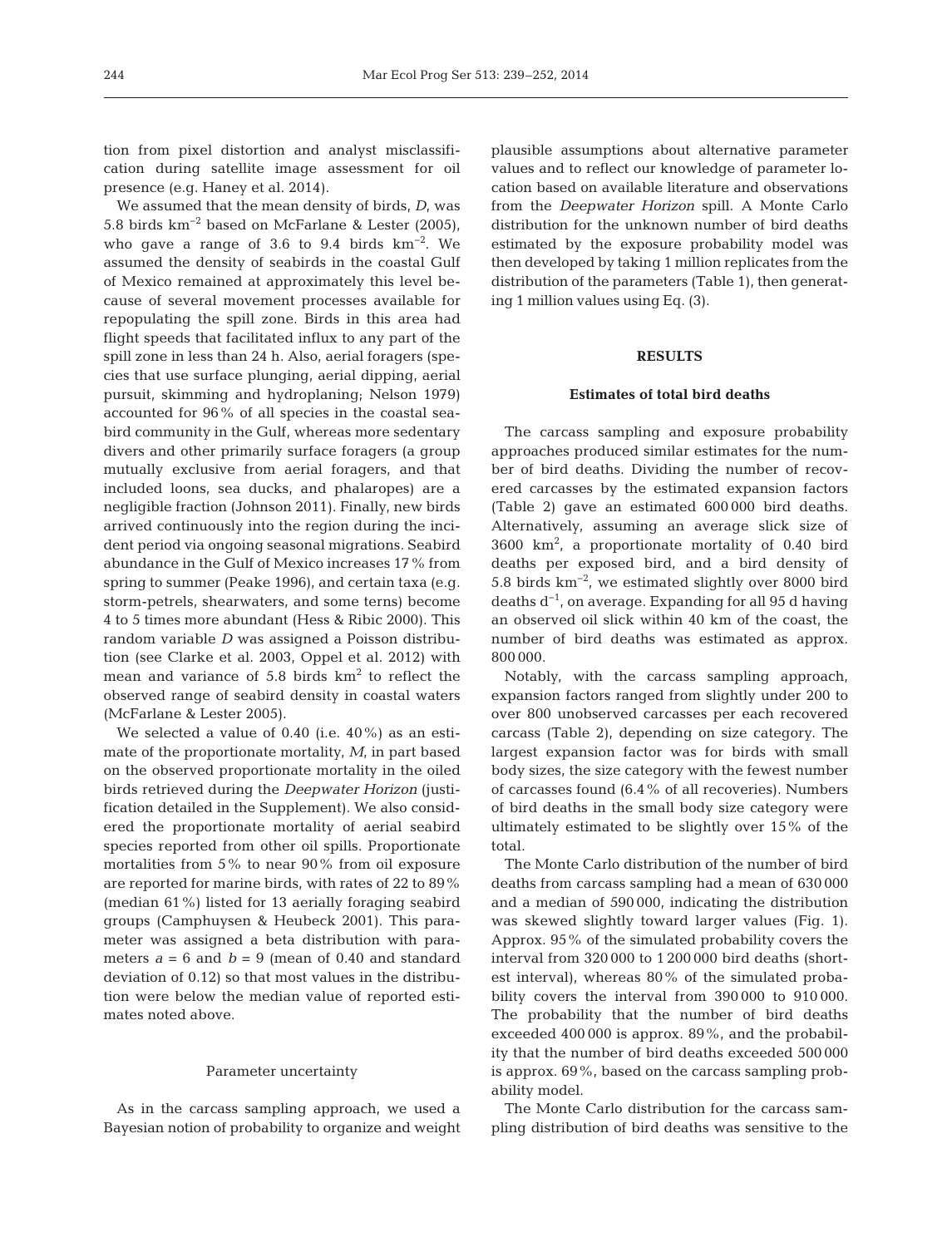value of the hyperparameter  $(u = 200)$ . A change to this hyperparameter changes the variances of all of the distributions of the parameters for the carcass survey together. Halving this hyperparameter to 100 increased the variance, flattened the distribution somewhat, and shifted the distribution toward larger values. This change raised the standard deviation of the *r* parameter from 0.016 to 0.023, the *l* parameter from 0.032 to 0.045, and the *k* parameter from 0.021 to 0.030. The standard deviation of the Monte Carlo distribution of bird deaths increased from approx. 220 000 to 400 000, the medians increased from 590 000 to 620 000, and the upper  $97.5^{\text{th}}$  percentile increased from 1.2 million to slightly over 1.8 million. Halving the hyperparameter again to 50 flattened the distribution of the total bird deaths even more, with the 97.5th percentile being greater than 3 million bird deaths. In contrast, doubling *u* to 400 reduced the standard deviation of the *r* parameter from 0.016 to 0.012, the *l* parameter from 0.032 to 0.023, the *k* parameter from  $0.021$  to  $0.015$ , and the  $97.5<sup>th</sup>$  percentile of the distribution to 920 000 — values that we judged to be too small to reflect the actual uncertainty in the parameter values. We concluded that  $u =$ 200 produced distributions of the parameters that were the most consistent with reasonable alternate assumptions about the parameter values.

The Monte Carlo distribution for the number of bird deaths using exposure probability was flatter, and centered over slightly higher values when compared to the distributions of estimates from the carcass sampling approach. The median of this distri-

Table 2. Estimates of the combined probability of final shoreline recovery for large-, medium-, and small-bodied seabirds (denoted  $\hat{p}_i$ ) in a carcass-sampling model used to estimate mortality in coastal waters of the Gulf of Mexico during the *Deepwater Horizon* spill. The sampling-based expansion factor for the observed number of carcasses in the *i*<sup>th</sup> size category is the multiplicative inverse  $(1/\hat{p}_i)$  of the probability of recovery for each size class.  $\hat{N}_i$  denotes a sampling-based estimate of the number of birds killed for body size *j*. Observed carcass counts were 493 for large birds  $(j = 1)$ , 1383 for medium birds  $(j = 2)$ , and 128 for small birds  $(j = 3)$ . All estimates are rounded (mortality estimates

do not necessarily sum exactly due to rounding)

| Parameter                                     | $(2500 \text{ g})$ | Large birds Medium birds Small birds<br>$(300-499 \text{ q})$ $(10-299 \text{ q})$ |              |
|-----------------------------------------------|--------------------|------------------------------------------------------------------------------------|--------------|
| $\hat{p}_i$                                   | 0.00635            | 0.00376                                                                            | 0.00117      |
| $1/\hat{p}_i$                                 | 1.57               | 266                                                                                | 856          |
| 95% uncertainty<br>interval for $1/\hat{p}_i$ | $90 - 330$         | $150 - 570$                                                                        | $440 - 2100$ |
| $\lambda$<br>N,                               | 80000              | 400000                                                                             | 100000       |



Fig. 1. Monte Carlo distribution (1 million simulation replicates) of the number of coastal bird deaths from the *Deepwater Horizon* oil spill based on a carcass survey approach to estimating total bird mortality. Median for the simulated distribution =  $590000$  bird deaths; mean =  $630000$ 

bution was approx. 700 000 whereas the mean was approx. 800000, again skewed toward larger values (Fig. 2). The 95% uncertainty interval covers 160 000 to 1 900 000 bird deaths, while the 80% interval covers 300 000 to 1 400 000. The probability that the number of bird deaths exceeded 400 000 is approx.  $81\%$ , and the probability that the bird deaths exceeded 500 000 is approx. 72%.

#### **Influence of carcass size**

Relative to their occurrence when surveyed while alive in coastal Gulf habitats, small-bodied carcasses were markedly under-represented in the tally of dead oiled birds found during the *Deepwater Horizon* spill (Fig. 3). As defined here, small-bodied birds account for about 34% of the communities in coastal habitats (Johnson 2011). Conversely, both mediumand large-bodied birds made up a disproportionately large proportion of the carcass counts relative to their occurrence in coastal habitat.

By implementing a searcher parameter *(d)* specific to body size, the size distribution of bird-death estimates more closely matched the live proportions observed in the small-bodied bird category (Fig. 3). In addition, by using the size-group searcher efficiency parameters we eliminated entirely the disproportionately high representation of large-bodied birds in the carcass counts relative to their live occurrence in coastal Gulf habitats. However, the searcher efficiency adjustments did not reduce a similar discrepancy in representation seen for the medium size birds (Fig. 3).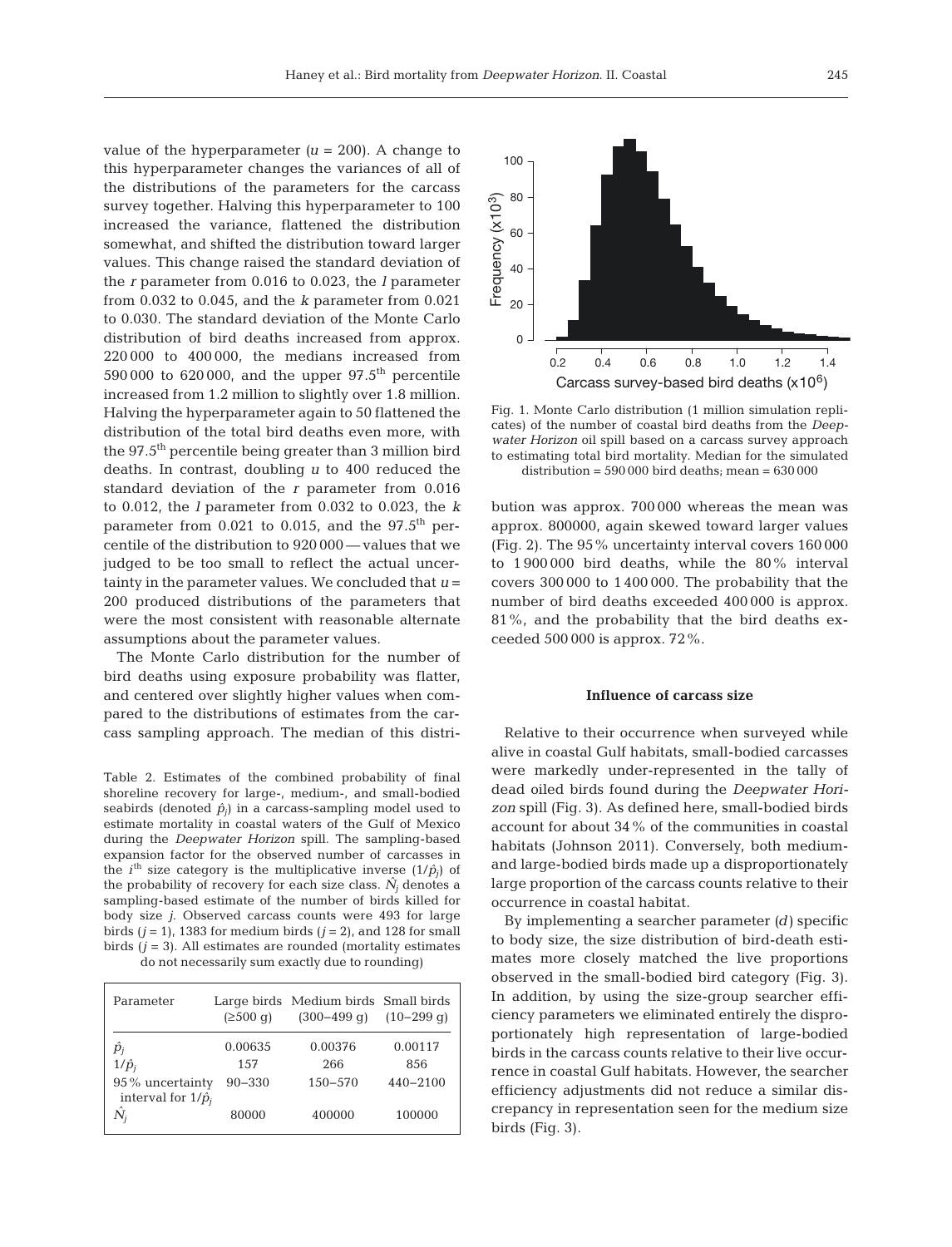

Fig. 2. Monte Carlo distribution (1 million simulation replicates) of the number of coastal bird deaths from the *Deepwater Horizon* oil spill based on an exposure probability model over 95 d. Median number of bird deaths ≈ 700 000

# **DISCUSSION**

Our results indicate that bird losses from the *Deepwater Horizon* oil spill almost certainly numbered into the hundreds of thousands in coastal waters of the northern Gulf of Mexico. Although each estimation approach was different conceptually— and used largely independent data — both showed that the most likely coastal bird mortality was approx. 700 000.

## **Carcass sampling model**

Carcass sampling expanded approx. 2000 bird carcasses recovered from the coastal zone into an



Fig. 3. Comparison of the proportions of birds that were surveyed live in coastal Gulf habitat (Johnson 2011) to the proportions recovered as carcasses and estimated killed during the *Deepwater Horizon* spill. Bird size categories: small: 10−299 g; medium: 300−499 g; large: ≥500 g

estimate of nearly 600 000 bird deaths — a very large statistical extrapolation. Even so, those few observed carcasses constitute the actual, observable evidence analyzed in the conventional manner used for avian mortality assessments after oil spills (e.g. Castege et al. 2007, Munilla et al. 2011). What was less conventional was using probability to generate numerical results that include a probability distribution of alternate assumptions about how to statistically expand such carcass counts to account for realistic processes that reduced the numbers recovered from shoreline surveys.

The counts of recovered carcasses are usually far less than the number of birds killed by an oil spill (Seys et al. 2001, Ford 2006). Low carcass counts or small recovery probabilities alone do not necessarily lead to bias. However, in this case, because carcass recovery was low and expansion factors were large, any source of bias would be highly leveraged. For example, if some unmeasured process (e.g. carcass burning) removed even a small number of carcasses en route to shore, each missing carcass would create bias in our estimate proportional to the large expansion factors.

We have tried to understand and account for all recovery processes. On balance we suspect that we were more likely to have underestimated than to have overestimated bird mortality. Nevertheless, if birds tended to fly towards coastlines after exposure, and then later died near or on shore, then we would have underestimated *r* and overestimated mortality. If the actual decline of seabird density with distance from shore is better described as a negative exponential function, then our assumption of a linear decline also would lead to overestimation of mortality.

Cleanup tactics during spill response may have led to underestimation by intercepting and destroying carcasses before they could be retrieved. Between 28 April and 19 July 2010, 376 controlled burns at sea consumed 3.5 to  $4.9 \times 10^7$  l of oil, a volume approximately equivalent to one *Exxon Valdez* spill. Although burns were avoided if live apex predators were present (Allen et al. 2011), floating carcasses would have been destroyed since ignitions took place where convergences had concentrated buoyant material (FISG 2010). Skimming operations removed half of the oil volume removed by burning (FISG 2010), which may also have removed carcasses.

Carcass loss at sea from biological factors also reduces shoreline deposition. Bird consumption by tiger sharks *Galeocerdo cuvier* or other higher trophic-level consumers (Kaufman 2012) in the Gulf exacerbates carcass loss (Wiese 2003). Such losses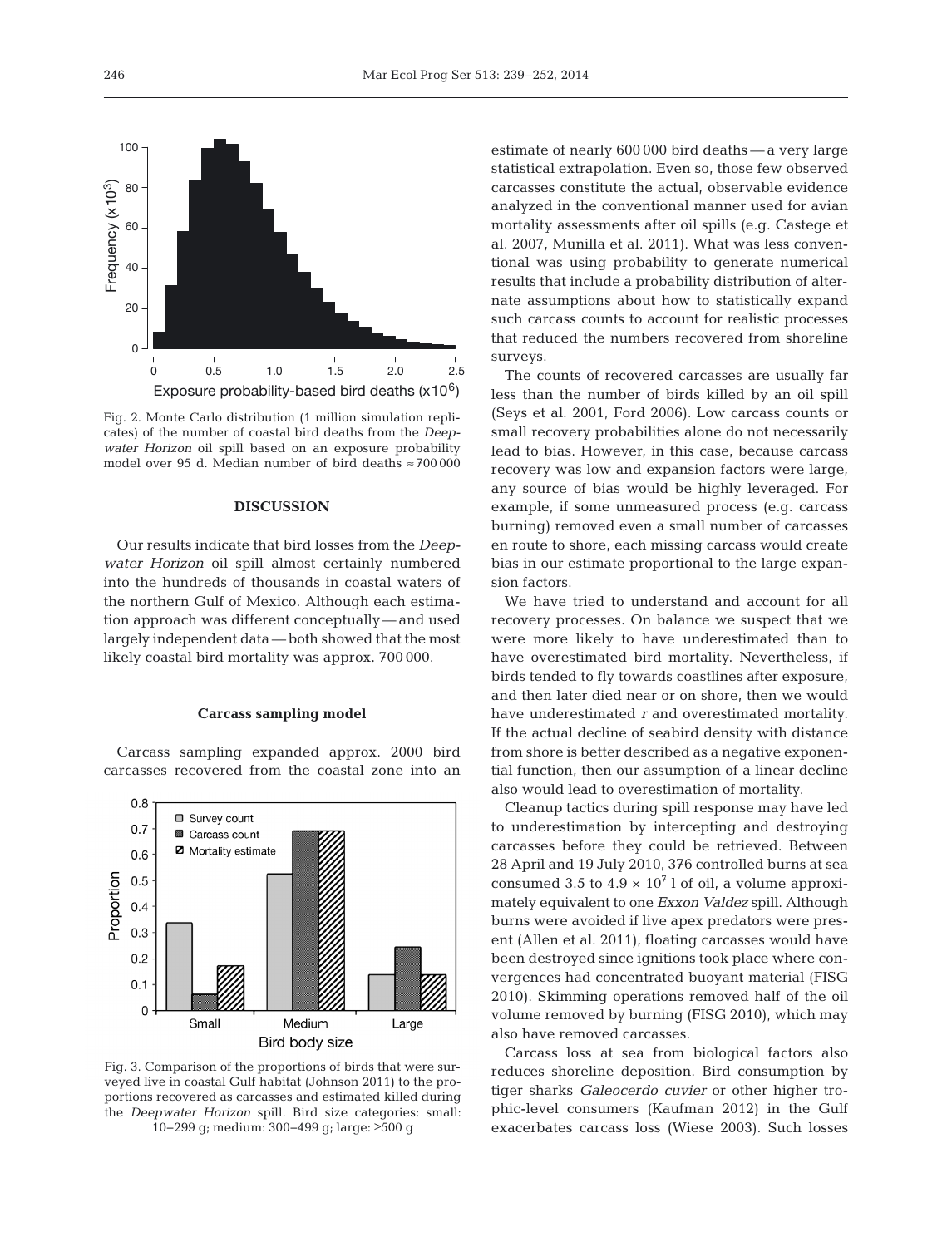lower the estimate of mortality if, as in this study, no correction is applied for *in toto* ingestion of seabird carcasses.

Our estimate of 5.7% probability for carcass transport to shorelines is lower than values reported in most previous studies. Piatt & Ford (1996) reported a probability of 12%. A summary by Munilla et al. (2011) gave a mean of 17.1% based on 37 experimental studies with 7040 combined block and carcass releases. Block recoveries overstate deposition as blocks do not decompose and weather like carcasses (Wiese & Jones 2001). Using a block-to-carcass correction provided by Munilla et al. (2011), the difference between values from the meta-analysis above and our study narrows to 11.2% versus 5.7%, respectively. Our estimate of carcass deposition was nevertheless higher than reported for another Atlantic Ocean oil spill (as low as 0.8% in the *Prestige* spill; Castege et al. 2007).

Although we describe the carcass movement with a simple model, the actual movement process was quite complex. Early in the spill, oil was steered away from the coast (Dietrich et al. 2012). Response authorities opened locks on Mississippi River canals to re direct the discharge and prevent or delay *Deepwater Horizon* oil from reaching the ecologically fragile coastal marshes. Under weak winds and effects of sea surface slope, high buoyancy-driven outflow (Falcini et al. 2012) blocked much of the surface oil from reaching most Gulf shorelines until late May 2010. Except along the immediate shoreline, wind forcing played a negligible role in large-scale oil transport (Huntley et al. 2011) until early July when Tropical Storm Alex transited the southern Gulf (Dietrich et al. 2012, Le Hénaff et al. 2012). Oil was then driven shoreward by the storm surge (Pugliese Carratelli et al. 2011). The extent of oiled shoreline subsequently tripled (Boufadel et al. 2014), and recovery of bird carcasses accelerated just before the well was capped (Belanger et al. 2010).

We assumed that all shorelines affected by this spill were searched (i.e. *h* = 1.00). Responders searched 6841 km of the Gulf's beach, wetland, and man-made shorelines during the *Deepwater Horizon* incident, and some oiling was observed on 1705 km (Owens et al. 2011a,b). If some shorelines were missed, or if they received less attention by searchers, both of which seem likely given the geographic extent of the *Deepwater Horizon* spill and the complexity of shorelines, then fewer carcasses would be recovered, ultimately leading to an underestimate of the bird losses.

Our assumed daily carcass persistence proportions of ~50% on beaches the first few days after deposition is similar to values reported from other oil spills. Nevertheless, as few as 10% of carcasses may remain 2 to 4 d after reaching shore (Ford 2006, Byrd et al. 2009, Ford & Zafonte 2009). Due to the Gulf's many scavengers (e.g. gulls, crows, raptors, raccoons, mink, crabs), shoreline persistence may have been even lower than we assumed. Given search intervals by *Deepwater Horizon* responders that ranged up to 12 d (USDOI 2011), our assumed 3 d interval would, at least on some occasions, lead to an overestimate of carcass persistence, ultimately under estimating bird deaths. Carcass persistence was not derived *in situ*, however, so this parameter had to be approximated from values based on previous oil spills.

#### **Exposure probability model**

Despite a simpler conceptual approach and fewer parameters, the exposure probability model gave an even wider uncertainty interval for the bird deaths estimated in coastal waters (Fig. 2). Here again, we may have made incorrect assumptions about the values of the parameters that led to estimates that erred in either direction.

We assumed that 60% of coastal birds exposed to *Deepwater Horizon* oil avoided a lethal dosage. The lethal exposure proportion we used falls near the lower end of the interval of values used to characterize bird mortality from other oil spills (e.g. 23 to 100%; WIW 2001, Robertson et al. 2006, Wilhelm et al. 2007, Fifield et al. 2009). Assuming that warm Gulf waters may be less likely to induce thermoregulatory stress from exposure, we projected that all live oiled birds survived (e.g. see Selman et al. 2012). In cooler seas, live oiled birds are typically included in the tally of mortality (cf. Page et al. 1990, Castege et al. 2007, Munilla et al. 2011). To the extent that we underestimated the lethal dose, we would have underestimated the total bird deaths with the exposure probability approach. We could not, for example, consider all of the ways that oil could lead to mortality, such as via ingestion and inhalation. Any error in Eq. (3) would propagate linearly. If, for example, 60% of exposed birds died rather than our assumed 40%, then our estimate of total mortality would underestimate by a factor of 60/40 or 1.5.

We note that few large coastal spills have occurred in warm subtropical seas where the seabird communities comprise high proportions of aerially foraging species. Future study aimed at documenting seabird exposure and behavior around oil slicks in warm oceans are needed (e.g. see Watson et al. 2009).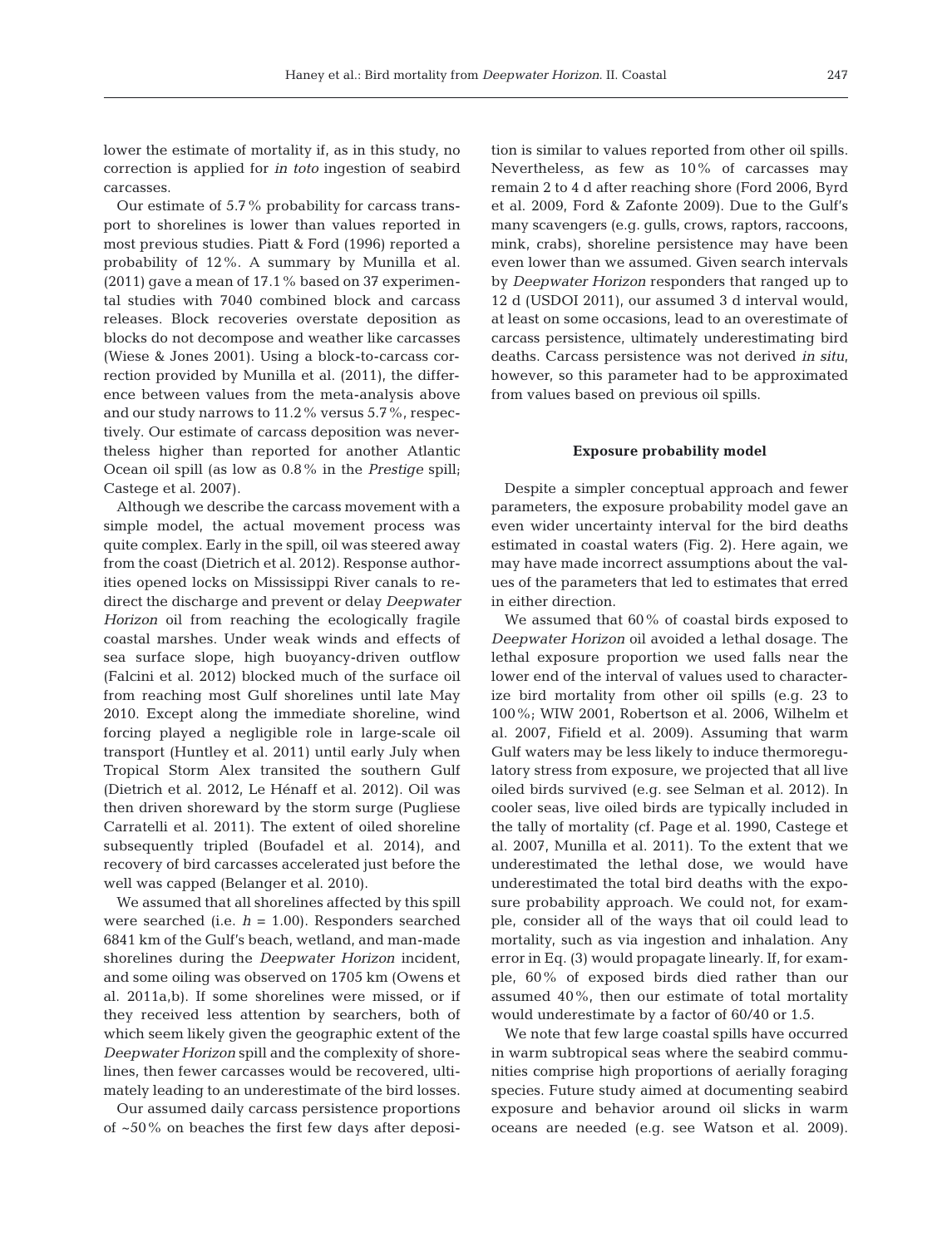Delayed mortality of oiled birds may have occurred at a higher rate than what we assumed.

We can think of several ways we could have over estimated the bird mortality through errors in measurement, incorrect assumptions, or oversimplification. The most obvious potential source for overestimate might be our assumption that the bird density returned to a baseline level of 5.8 birds  $km^{-2}$  due to emigration and bird flux after a period of just 1 d (but see Fifield et al. 2009). Numbers of birds subject to risk at the time of a spill are often hard to quantify for assessments of spill mortality (e.g. French McCay & Rowe 2004). The bird density that we used for coastal Gulf waters was typical for seasons when the *Deepwater Horizon* incident occurred (McFarlane & Lester 2005), although it was derived from outside the immediate spill zone. We attempted to account for uncertainty in this parameter with an assigned probability distribution, but we have no way to assess our success at estimating the background density or the time it took after mortality for the density to return to the background level because there are no alternative estimates for bird density readily available.

Most importantly, due to limits imposed by image coverage or sensor sensitivity (Leifer et al. 2012, Lindsley & Long 2012) and high application of chemical dispersants (e.g. Allan et al. 2012), satellite delineation of the exposure risk presented to birds is incomplete (Haney et al. 2014). Underestimation of contamination risk on the water would also lead to underestimation bias in the bird mortality using the exposure probability approach.

#### **Importance of body size**

Our study is among very few to make substantial adjustments to mortality estimation based on carcass size following a large marine oil spill. An adjustment for bird body size was used in the relatively small MV *Kure* spill  $(1.7 \times 10^4)$  in Humboldt Bay, California (Ford et al. 2013). Smaller birds are more difficult to detect under field conditions, whether alive (Barbraud & Thiebot 2009) or dead (Smallwood 2007). Such adjustments are necessary to account for the large disparity observed between relatively low proportions of small bodied carcasses recovered compared with live small birds detected in Gulf surveys (Fig. 3).

Proportionate mortalities from oil spills do vary by body size (Page et al. 1990), although differences among species are not well understood (Evans &

Keijl 1993). Exposures to very small oil dosages cause loss of plumage integrity (O'Hara & Morandin 2010), lowering insulation and raising mortality (Jenssen 1994). Because thermal conductance scales allometrically to body size (Aschoff 1981), insulation is more easily compromised in smaller-bodied species, and a greater representation of small birds might be expected in the tally of mortality. Instead, however, only 128 small-bodied carcasses were retrieved during the *Deepwater Horizon* spill (6.4% of the total), despite smaller birds making up a third of avian communities in the coastal Gulf (Johnson 2011).

Small-bodied birds may have beach persistence times only 5 to 13% those of large- and medium-bodied birds (Seys et al. 2001), as small birds are more readily carried off by scavengers (Ford & Zafonte 2009, Ponce et al. 2010), whereas large, heavy birds must usually be scavenged *in situ*. In addition, smaller bird carcasses can be scavenged by consumers having a wider range of body sizes, including small-bodied predators. Without correcting for bodysize, especially where bird communities contain a large proportion of small-bodied birds as in the Gulf of Mexico (Johnson 2011), bird losses in marine oil spills could be substantially underestimated.

## **Ecological implications from spill mortality**

We focused solely on near-term, acute mortality from the *Deepwater Horizon* spill, even though observations of oiled birds continued for at least 1 yr (Henkel et al. 2012). We did not include estimates for indirect (Velando et al. 2005) or chronic population effects (Irons et al. 2000), either of which can increase the avian mortality (Pérez et al. 2008). For example, oil cleanup and other response activities reduce bird survival (Burger & Tsipoura 1998).

Despite a focus here on near-term effects, high avian mortality in the *Deepwater Horizon* spill likely had population-level repercussions. We estimated mortality in 4 seabird species using the size-specific expansion factors  $(1/p<sub>i</sub>$  listed in Table 2) and numbers of carcasses found for that species (listed in Supplement 1). Projected losses reached or exceeded 24 000 birds in all 4 species and reached 232 000 for laughing gulls (*Leu cophaeus atricilla*, Table 3). In 3 species, estimated losses reached or exceeded 12% of the total population estimated present in the northern Gulf of Mexico.

Mortality of laughing gulls was ~32% of the regional Gulf population (Table 3). National Audubon Society Christmas Bird Count (CBC) data from Florida, Ala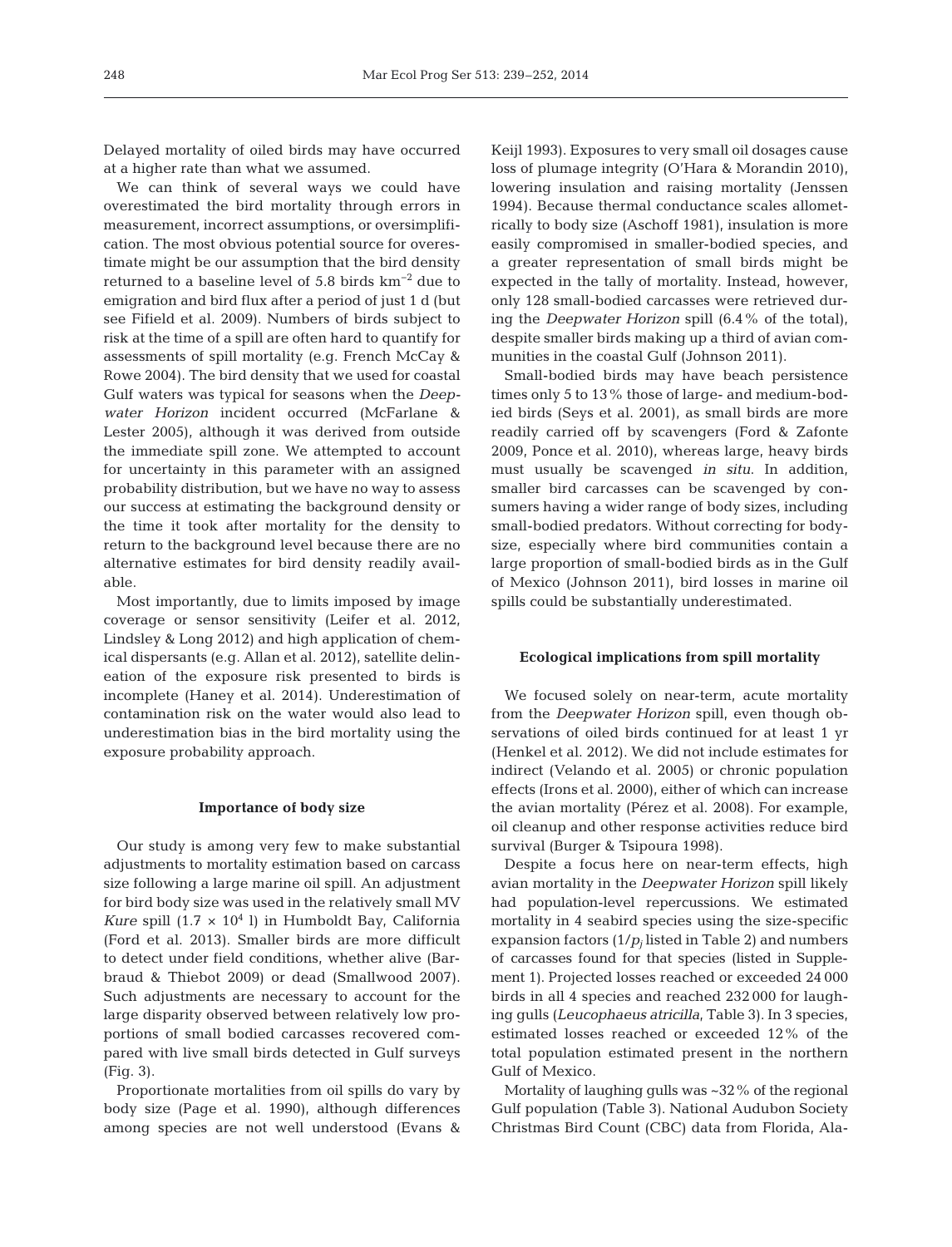Table 3. Estimated population size and mortality from the *Deepwater Horizon* oil spill for 4 coastal bird species. Breeding numbers refer to the US Gulf of Mexico only (except northern gannet, for which breeding numbers pertain to entire Canadian population; Chardine et al. 2013). Sub-adults are numbers in age classes prior to age at first breeding, estimated with life tables (e.g. Rattiste 2004) that accounted for longevity and age-specific survival (Belant & Dolbeer 1993a, Burger 1996, Buckley & Buckley 2002, Mowbray 2002, Shields 2002). Unless otherwise specified, non-breeders were assumed to constitute 50% of breeders (Votier et al. 2008), not including subadults. Total populations assumed to be vulnerable to the spill were adjusted for any non-residents and non-breeding adults (Dolbeer & Bernhardt 2003). Spill mortality was estimated using size-specific expansion factors (Table 2) applied to the carcass counts of each species (see Table S1 in the Supplement [at www.int-res.com/](http://www.int-res.com/articles/suppl/m513p239_supp.pdf) [articles/suppl/m513p239\\_supp.pdf\). S](http://www.int-res.com/articles/suppl/m513p239_supp.pdf)ize categories: large: ≥500 g; medium: 300−499 g

| <b>Species</b>                       | Size<br>cat. | — Population exposed $(x10^3 \text{ ind.})$<br>Adults $\frac{1}{\sqrt{2}}$<br>Total<br>Sub- |                 |                  | Estimated mortality<br>$(x10^3 \text{ ind.})$<br>$\%$ |     |             |
|--------------------------------------|--------------|---------------------------------------------------------------------------------------------|-----------------|------------------|-------------------------------------------------------|-----|-------------|
|                                      |              | adults                                                                                      | Br.             | Non-Br.          |                                                       |     |             |
| Northern gannet Morus bassanus       | Large        | 170                                                                                         | 234             | 32               | 436                                                   | 35  | $8^{\rm a}$ |
| Brown pelican Pelecanus occidentalis | Large        | 99                                                                                          | 68 <sup>b</sup> | 34               | 201                                                   | 24  | 12          |
| Laughing qull Leucophaeus atricilla  | Medium       | 238                                                                                         | 260             | 232 <sup>c</sup> | 730                                                   | 232 | 32          |
| Royal tern Thalasseus maximus        | Medium       | 81                                                                                          | 79 <sup>d</sup> | 40               | 200                                                   | 26  | 13          |

<sup>a</sup> Approximately 50% if considering only the fraction of North American gannets projected as over-wintering in the Gulf of Mexico (Montevecchi et al. 2012)

<sup>b</sup>Shields (2002), updated by Louisiana Department of Wildlife and Fisheries (www.wlf.louisiana.gov/news/29112; accessed 16 June 2013)

cMinimum 40% of non-residents (all ages) estimated to be in the Gulf from northeastern USA (see Belant & Dolbeer 1993b) <sup>d</sup>Buckley & Buckley (2002), updated by Florida Fish and Wildlife Conservation Commission (www.myfwc.com/bba/; accessed 9 June 2013)

bama, Mississippi, Louisiana, and Texas (NAS 2010) corroborate this decline. CBC data reveal that after the *Deepwater Horizon* incident, laughing gulls in the Gulf region declined by 61 to 64% between winter 2010 and winters 2011, 2012, and 2013. Given adequate coverage and sample sizes (only for laughing gull did CBC survey effort exceed 10 birds h−1 among the 4 species examined), the NAS CBC could provide an alternative to evaluate populationlevel impacts from large marine oil spills in North America.

In addition to carcass sampling and exposure probability models, differences in breeding colony attendance before and after a spill are another means to corroborate avian mortality (e.g. Piatt & Ford 1996). Without due consideration of the population age class and vital rates affected (Votier et al. 2008), oil spill impacts to seabirds can be masked. We therefore encourage more research into the demographic consequences to the Gulf's coastal birds from this large marine spill.

Given both its chronic and acute characteristics, the *Deepwater Horizon* disaster was a major perturbation to the northern Gulf of Mexico (Peterson et al. 2012). Our estimates do not address delayed mortality from changes to ecosystem function (e.g. Peterson 2001) or consequences to food webs from reductions in marine predators caused by this oil spill. Both topics await further study.

*Acknowledgements*. This study was funded jointly by The Murray Firm and by Cossich, Sumich, Parsiola and Taylor LLC. Findings in this manuscript reflect those of the authors only; interpretations do not reflect positions that may be held by any organization, entity, or other interest. All content analyzed and reported here was available in the public domain. No data, information, documents, findings or any other proprietary content protected by any confidentiality restriction or agreement, including those pertaining to the Natural Resource Damage Assessment conducted for the *Deepwater Horizon* Mississippi Canyon 252 oil spill under 61 Fed. Reg. 440, the Oil Pollution Act of 1990, were consulted or otherwise used in preparation of this manuscript. We thank Steven C. Heinl, Charles H. Pe terson, Terrance J. Quinn II, Robert B. Spies, and 4 anonymous reviewers for their comments on earlier versions of this paper. Xinxian Zhang provided advice on statistical computing. Public access to historical data from the Christmas Bird Count is provided courtesy of the National Audubon Society and its many volunteer contributors (see www.christmasbirdcount. org).

#### LITERATURE CITED

- Aeppli C, Carmichael CA, Nelson RK, Lemkau KL and others (2012) Oil weathering after the *Deepwater Horizon* disaster led to the formation of oxygenated residues. Environ Sci Technol 46: 8799−8807
- Allan SE, Smith BW, Anderson KA (2012) Impact of the *Deepwater Horizon* oil spill on bioavailable polycyclic aromatic hydrocarbons in Gulf of Mexico coastal waters. Environ Sci Technol 46: 2033−2039
- Allen AA, Jaeger D, Mabile NJ, Costanzo D (2011) The use of controlled burning during the Gulf of Mexico *Deepwater Horizon* MC-252 oil spill response. Int Oil Spill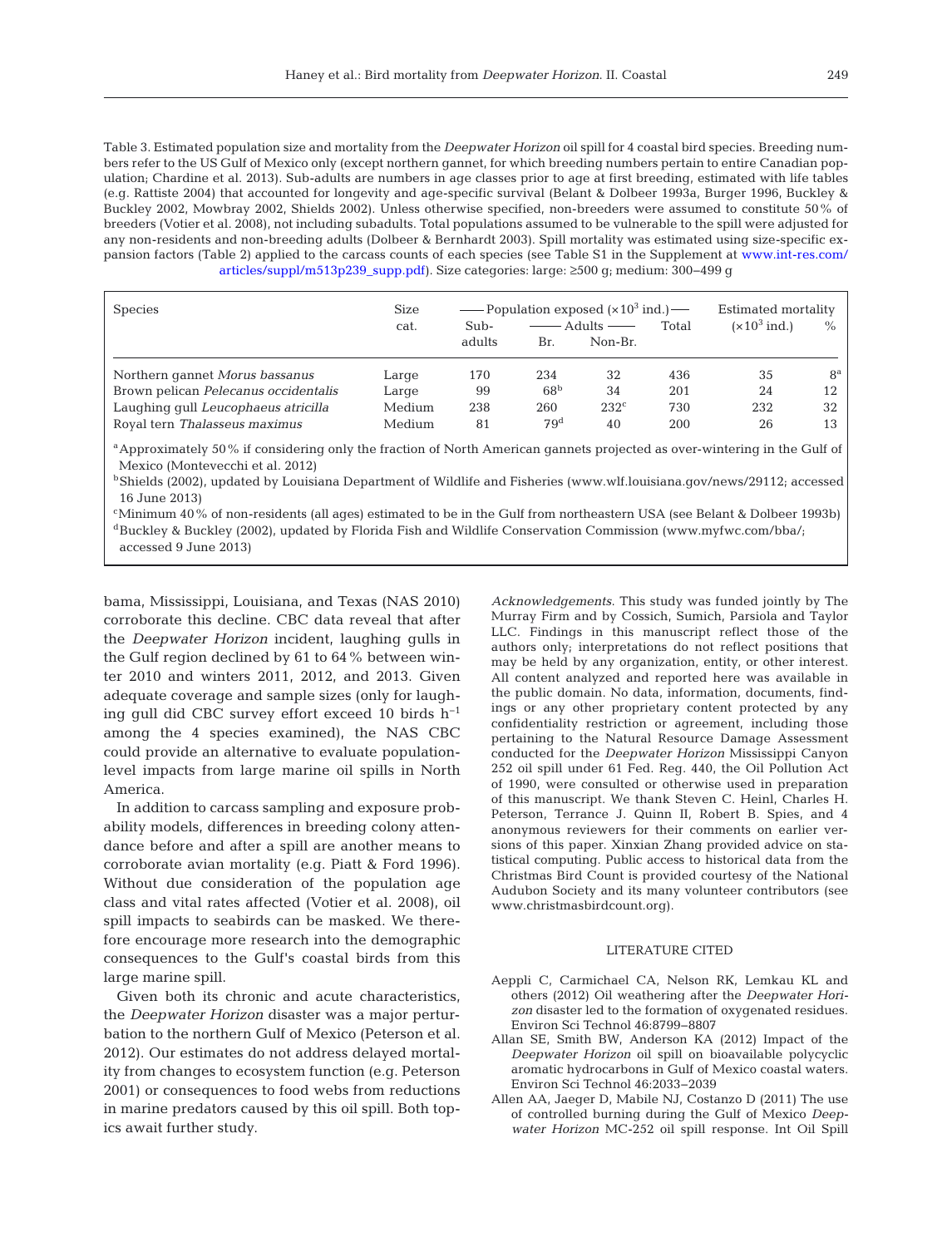Conf Proc, Vol 2011, No. 1, American Petroleum Institute, Washington DC

- Antonio FJ, Mendes RS, Thomaz SM (2011) Identifying and modeling patterns of tetrapod vertebrate mortality rates in the Gulf of Mexico oil spill. Aquat Toxicol 105: 177−179
- Aschoff J (1981) Thermal conductance in mammals and birds: its dependence on body size and circadian phase. Comp Biochem Physiol 69:611-619
- Balseiro A, Espí A, Márquez I, Pérez V, Ferreras MC, García Marín JF, Prieto JM (2005) Pathological features in marine birds affected by the *Prestige*'s oil spill in the north of Spain. J Wildl Dis 41: 371−378
- Barbraud C, Thiebot JB (2009) On the importance of estimating detection probabilities from at-sea surveys of flying seabirds. J Avian Biol 40:584-590
- Barker CH (2011) A statistical outlook for the *Deepwater Horizon* oil spill. In:Liu Y, MacFadyen A, Ji ZG, Weisberg RH (eds) Monitoring and modeling the *Deepwater Horizon* oil spill: a record-breaking enterprise. Geophys Monogr Ser 195. American Geophysical Union, Washington, DC, p 237−244
- Belanger M, Tan L, Askin N, Wittnich C (2010) Chronologic effects of the *Deepwater Horizon* Gulf of Mexico oil spill on regional seabird casualties. J Mar Anim Ecol 3: 10−14
- Belant JL, Dolbeer RA (1993a) Population status of nesting laughing gulls in the United States, 1977–1991. Am Birds 47: 220−224
- Belant JL, Dolbeer RA (1993b) Migration and dispersal of laughing gulls in the United States. J Field Ornithol 64: 557−565
- Boufadel MC, Abdollahi-Nasab A, Geng X, Galt J, Torlapati J (2014) Simulation of the landfall of the *Deepwater Horizon* oil on the shorelines of the Gulf of Mexico. Environ Sci Technol 48:9496−9505
- Briggs KT, Yoshida SH, Gershwin ME (1996) The influence of petrochemicals and stress on the immune system of seabirds. Regul Toxicol Pharmacol 23: 145−155
- Buckley PA, Buckley FG (2002) Royal tern (*Thalasseus maximus*). In: Poole A (ed) The birds of North America online. Cornell Lab of Ornithology, Ithaca, New York. (http://bna.birds.cornell.edu/bna/species/700; accessed 9 June 2013)
- Burger J (1996) Laughing gull (*Leucophaeus atricilla*). In: Poole A (ed) The birds of North America online. Cornell Lab of Ornithology, Ithaca, New York. (http://bna.birds. cornell.edu/bna/species/225; accessed 9 June 2013)
- Burger J, Tsipoura N (1998) Experimental oiling of sanderlings (*Calidris alba*): behavior and weight changes. Environ Toxicol Chem 17: 1154−1158
- Byrd GV, Reynolds JH, Flint PL (2009) Persistence rates and detection probabilities of bird carcasses on beaches of Unalaska Island, Alaska, following the wreck of the M/V *Selendang Ayu.* Mar Ornithol 37: 197−204
- Camilli R, Di Iorio D, Bowen A, Reddy CM and others (2012) Acoustic measurement of the *Deepwater Horizon* Macondo well flow rate. Proc Natl Acad Sci USA 109: 20235−20239
- Camphuysen CJ, Heubeck M (2001) Marine oil pollution and beached bird surveys: the development of a sensitive monitoring instrument. Environ Pollut 112:443-461
- Casella G, Berger RL (2002) Statistical inference, 2nd edn. Wadsworth and Brooks/Cole, Pacific Grove, CA
- Castege I, Lalanne Y, Gouriou V, Hemery G and others (2007) Estimating actual seabirds mortality at sea and relationship with oil spills: lessons from the *Prestige* oil spill in Aquitaine (France). Ardeola 54: 289−307

Chardine JW, Rail JF, Wilhelm S (2013) Population dyna -

mics of northern gannets in North America, 1984–2009. J Field Ornithol 84: 187−192

- Clarke ED, Spear LB, McCracken ML, Marques FCC, Borchers DL, Buckland ST, Ainley DG (2003) Validating the use of generalized additive models and at-sea surveys to estimate size and temporal trends of seabird populations. J Appl Ecol 40: 278−292
- Dietrich JC, Trahan CJ, Howard MT, Fleming JG and others (2012) Surface trajectories of oil transport along the northern coastline of the Gulf of Mexico. Cont Shelf Res 41: 17−47
- Dolbeer RA, Bernhardt GE (2003) Age-specific reproduction in female laughing gulls (*Larus atricilla)*. Auk 120: 531−535
- Evans MI, Keijl GO (1993) Impact of Gulf War oil spills on the wader populations of the Saudi Arabian Gulf coast. Sandgrouse 15:85-105
- Falcini F, Jerolmack DJ, Buongiorno Nardelli B (2012) Mississippi River and sea surface height effects on oil slick migration. PLoS ONE 7:e36037
- Fifield DA, Baker KD, Byrne R, Robertson GJ and others (2009) Modelling seabird oil spill mortality using flight and swim behaviour. Environ Studies Res Funds Rep 186, Canadian Wildlife Service, Dartmouth, NS
- FISG (Federal Interagency Solutions Group) (2010) Oil budget calculator, *Deepwater Horizon*:a report to the National Incident Command. Tech Doc Oil Budget Science & Engineering Team (http://www.restorethegulf.gov/sites/ default/files/documents/pdf/OilBudgetCalc\_Full\_HQ-Print\_111110.pdf; accessed 17 Sep 2014)
- Ford RG (2006) Using beached bird monitoring data for seabird damage assessment: the importance of search interval. Mar Ornithol 34:91-98
- Ford RG, Zafonte MA (2009) Scavenging of seabird carcasses at oil spill sites in California and Oregon. Mar Ornithol 37: 205−211
- Ford RG, Casey JL, Hewitt CH, Lewis DB, Varoujean DH, Warrick DR, Williams WA (1991) Seabird mortality resulting from the *Nestucca* oil spill incident, winter 1988-89. Report for Washington Department of Wildlife. Ecological Consulting, Portland, OR
- Ford RG, Sharp BE, Zafonte M (2013) The efficiency of searchers recovering seabirds and waterfowl killed in the 1997 M/V *Kure* oil spill in northern California. California Dept of Fish & Game, Sacramento, CA (https:// nrm. dfg.ca.gov/FileHandler.ashx? DocumentID= 20097; accessed 8 Apr 2013)
- French McCay D, Rowe JJ (2004) Evaluation of bird impacts on historical oil spill cases using the SIMAP oil spill model. In:Proc 27th Arct Mar Oil Spill Program (AMOP) Tech Semin, Ottawa, p 421−452
- Garcia-Pineda O, MacDonald IR, Li X, Jackson CR, Pichel WG (2013) Oil spill mapping and measurement in the Gulf of Mexico with textural classifier neural network algorithm (TCNNA). IEEE J Selected Topics Appl Earth Observ Remote Sens 6: 2517−2525
- Haney JC, Geiger HJ, Short JW (2014) Bird mortality from the *Deepwater Horizon* oil spill. I. Exposure probability in the offshore Gulf of Mexico. Mar Ecol Prog Ser 513: 225–237
- Henkel JR, Sigel BJ, Taylor CM (2012) Large-scale impacts of the *Deepwater Horizon* oil spill: can local disturbance affect distant ecosystems through migratory shorebirds? Bioscience 62:676-685
- Hess NA, Ribic CA (2000) Seabird ecology. In: Davis RW, Evans WE, Würsig B (eds) Cetaceans, sea turtles and seabirds in the northern Gulf of Mexico: distribution,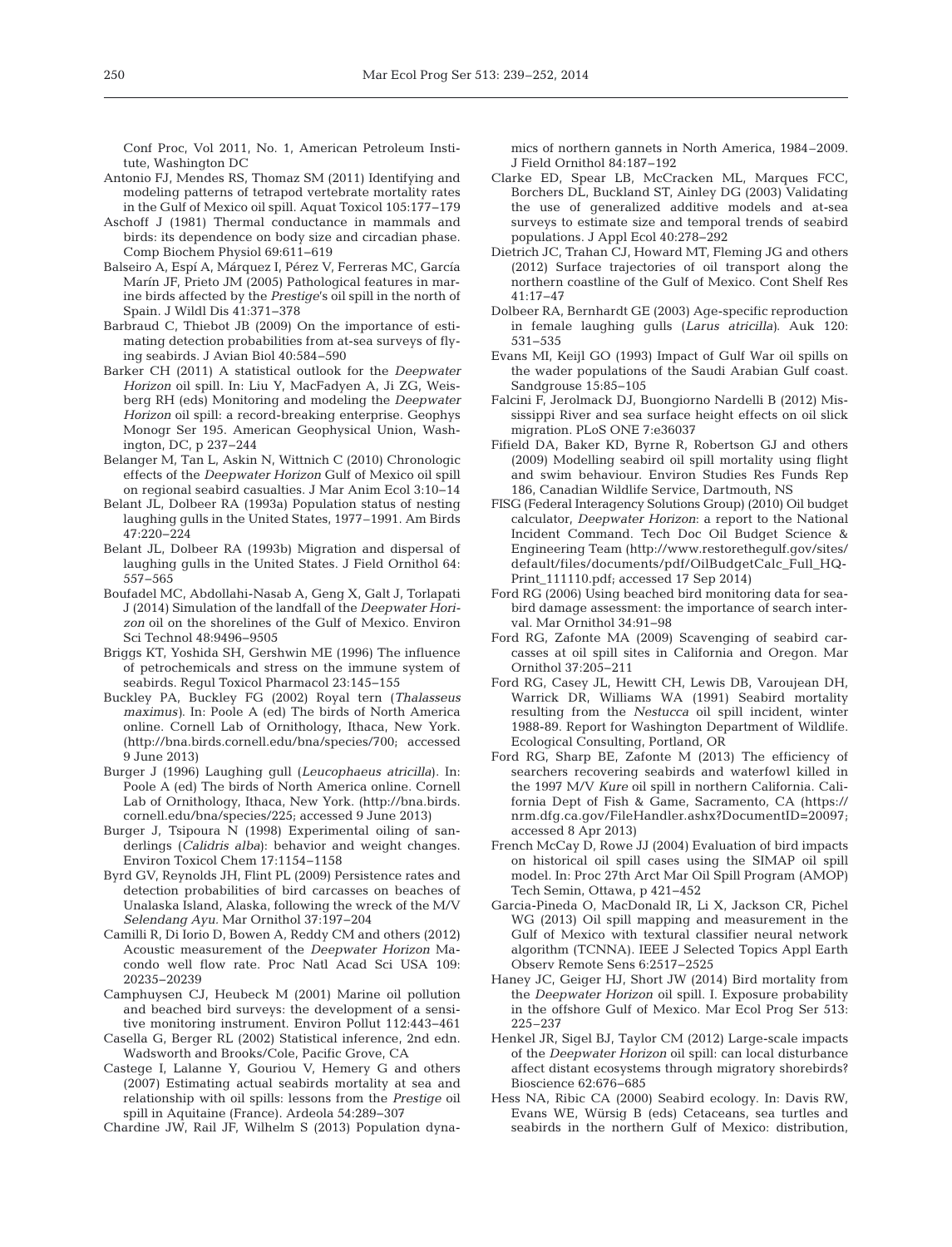abundance and habitat associations. Vol II: Technical Report. Prepared by Texas A&M University, Galveston, TX; and National Marine Fisheries Service, New Orleans, LA. OCS Study MMS 2000-003, p 275−316

- Huntley HS, Lipphardt BL, Kirwan AD (2011) Surface drift predictions of the *Deepwater Horizon* spill: the Lagrangian perspective. In:Liu Y, MacFadyen A, Ji ZG, Weisberg RH (eds) Monitoring and modeling the *Deepwater Horizon* oil spill: a record-breaking enterprise. Geophys Monogr Ser 195. American Geophysical Union, Washington, DC, p 179−195
- Irons DB, Kendall SJ, Erickson WP, McDonald LL, Lance BK (2000) Nine years after the *Exxon Valdez* oil spill: effects on marine bird populations in Prince William Sound, Alaska. Condor 102:723-737
- Jenssen BM (1994) Review article: effects of oil pollution, chemically treated oil, and cleaning on thermal balance of birds. Environ Pollut 86: 207−215
- Johnson EI (2011) Audubon coastal bird survey: first annual report, July 2011. National Audubon Society, Baton Rouge, LA
- Kaufman R (2012) Sharks eating songbirds in Gulf of Mexico (http://news.nationalgeographic.com/news/2012/01/ 120113-sharks-songbirds-gulf-of-mexico-animals-fishscience/; accessed 27 Feb 2013)
- Le Hénaff M, Kourafalou VH, Paris CB, Helgers J, Aman ZM, Hogan PJ, Srinivasan A (2012) Surface evolution of the *Deepwater Horizon* oil spill patch: combined effects of circulation and wind-induced drift. Environ Sci Technol 46: 7267−7273
- Leifer I, Lehr WJ, Simecek-Beatty D, Bradley E and others (2012) State of the art satellite and airborn marine oil spill remote sensing: application to the BP *Deepwater Horizon* oil spill. Remote Sens Environ 124: 185−209
- Leighton FA (1993) The toxicity of petroleum oils to birds. Environ Rev 1:92-103
- Lindsley RD, Long DG (2012) Mapping surface oil extent from the *Deepwater Horizon* oil spill using ASCAT backscatter. IEEE Trans Geosci Rem Sens 50: 2534−2541
- MacFadyen A, Watabayashi GY, Barker CH, Beegle-Krause CJ (2011) Tactical modeling of surface oil transport during the *Deepwater Horizon* spill response. In:Liu Y, MacFadyen A, Ji ZG, Weisberg RH (eds) Monitoring and modeling the *Deepwater Horizon* oil spill: a recordbreaking enterprise. Geophys Monogr Ser 195. American Geophysical Union, Washington, DC, p 167−178
- McFarlane RW, Lester LJ (2005) Determination of nearshore seabird density on the upper Texas coast. Final report. State Energy Conservation Office, Austin, TX (www. seco. cpa. state.tx.us/re/docs/re\_wind\_projects-bird.pdf; accessed 22 Feb 2013)
- McNutt MK, Camilli R, Crone TJ, Guthrie GD and others (2012) Review of flow rate estimates of the *Deepwater Ho rizon* oil spill. Proc Natl Acad Sci USA 109: 20260−20267
- Michel J, Owens EH, Zengel S, Graham A and others (2013) Extent and degree of shoreline oiling: *Deepwater Hori*zon oil spill, Gulf of Mexico, USA. PLoS ONE 8:e65087
- Montevecchi W, Fifield D, Burke C, Garthe S, Hedd A, Rail JF, Robertson G (2012) Tracking long-distance migration to assess marine pollution impact. Biol Lett 8: 218−221
- Mowbray TB (2002) Northern gannet (*Morus bassanus*). In: Poole A (ed) The birds of North America online. Cornell Lab of Ornithology, Ithaca, NY (http://bna.birds.cornell. edu/bna/species/693; accessed 9 June 2013)

Munilla I, Arcos JM, Oro D, Álvarez D, Leyenda PM, Ve -

lando A (2011) Mass mortality of seabirds in the aftermath of the *Prestige* oil spill. Ecosphere 2:art83

- NAS (National Audubon Society) (2010) The Christmas bird count historical results [Online] (http://netapp.audubon. org/CBCObservation/Historical/ResultsBySpecies.aspx?1; accessed 12 Sep 2013)
- Nelson B (1979) Seabirds: their biology and ecology. A&W Publishers, New York, NY
- Norse EA, Amos J (2010) Impacts, perception, and policy implications of the *Deepwater Horizon* oil and gas disaster. Environ Law Report 40: 11058−11073
- O'Hara PD, Morandin LA (2010) Effects of sheens associated with offshore oil and gas development on the feather microstructure of pelagic seabirds. Mar Pollut Bull 60: 672−678
- Oppel S, Meirinho A, Ramirez I, Gardner B, O'Connell A, Louzao M (2012) Comparison of five modelling techniques to predict the spatial distribution and abundance of seabirds. Biol Conserv 156: 94−194
- Owens E, Taylor E, Michel J (2011a) The *Deepwater Horizon*-Macondo 2010 Shoreline Cleanup Assessment Technique (SCAT) program. GSA Abstracts with Programs 43: 11
- Owens EH, Santner R, Cocklan-Vendl M, Michel J, Reimer PD, Stong B (2011b) Shoreline treatment during the *Deepwater Horizon*-Macondo response. Int Oil Spill Conf 271: 1−9
- Page GW, Carter HR, Ford RG (1990) Numbers of seabirds killed or debilitated by the 1986 *Apex Houston* oil spill in central California. Stud Avian Biol 14: 164−174
- Peake DE (1996) Bird surveys. In: Davis RW, Fargion GS (eds) Distribution and abundance of cetaceans in the north-central and western Gulf of Mexico, Vol II. Technical Report, OCS Study MMS 96-0027. US Department of the Interior, New Orleans, LA, p 271−304
- Pérez C, Velando A, Munilla I, López-Alonso M, Oro D (2008) Monitoring polycyclic aromatic hydrocarbon pollution in the marine environment after the *Prestige* oil spill by means of seabird blood analysis. Environ Sci Technol 42:707-713
- Peterson CH (2001) The 'Exxon Valdez' oil spill in Alaska: acute, indirect and chronic effects on the ecosystem. Adv Mar Biol 39:1-103
- Peterson CH, Anderson SS, Cherr GN, Ambrose RF and others (2012) A tale of two spills: novel science and policy implications of an emerging new oil spill model. Bioscience 62:461-469
- Piatt JF, Ford RG (1996) How many seabirds were killed by the *Exxon Valdez* oil spill? Proc *Exxon Valdez* Oil Spill Symp, Anchorage, AK. Am Fish Soc Symp 18:712−719
- Ponce C, Alonso JC, Argandoña G, García Fernández A, Carrasco M (2010) Carcass removal by scavengers and search accuracy affect bird mortality estimates at power lines. Anim Conserv 13:603-612
- Poulain PM, Gerin R, Mauri E (2009) Wind effects on drogued and undrogued drifters in the Eastern Mediterranean. J Atmos Ocean Technol 26: 1144−1156
- Pugliese Carratelli E, Dentale F, Reale F (2011) On the effects of wave-induced drift and dispersion in the *Deepwater Horizon* oil spill. In:Liu Y, MacFadyen A, Ji ZG, Weisberg RH (eds) Monitoring and modeling the *Deep*water Horizon oil spill: a record-breaking enterprise. Geophys Monogr Ser 195. American Geophysical Union, Washington, DC, p 197−204
- Rattiste K (2004) Reproductive success in presenescent common gulls (*Larus canus*): the importance of the last year of life. Proc R Soc Lond Ser B Biol Sci 271: 2059−2064